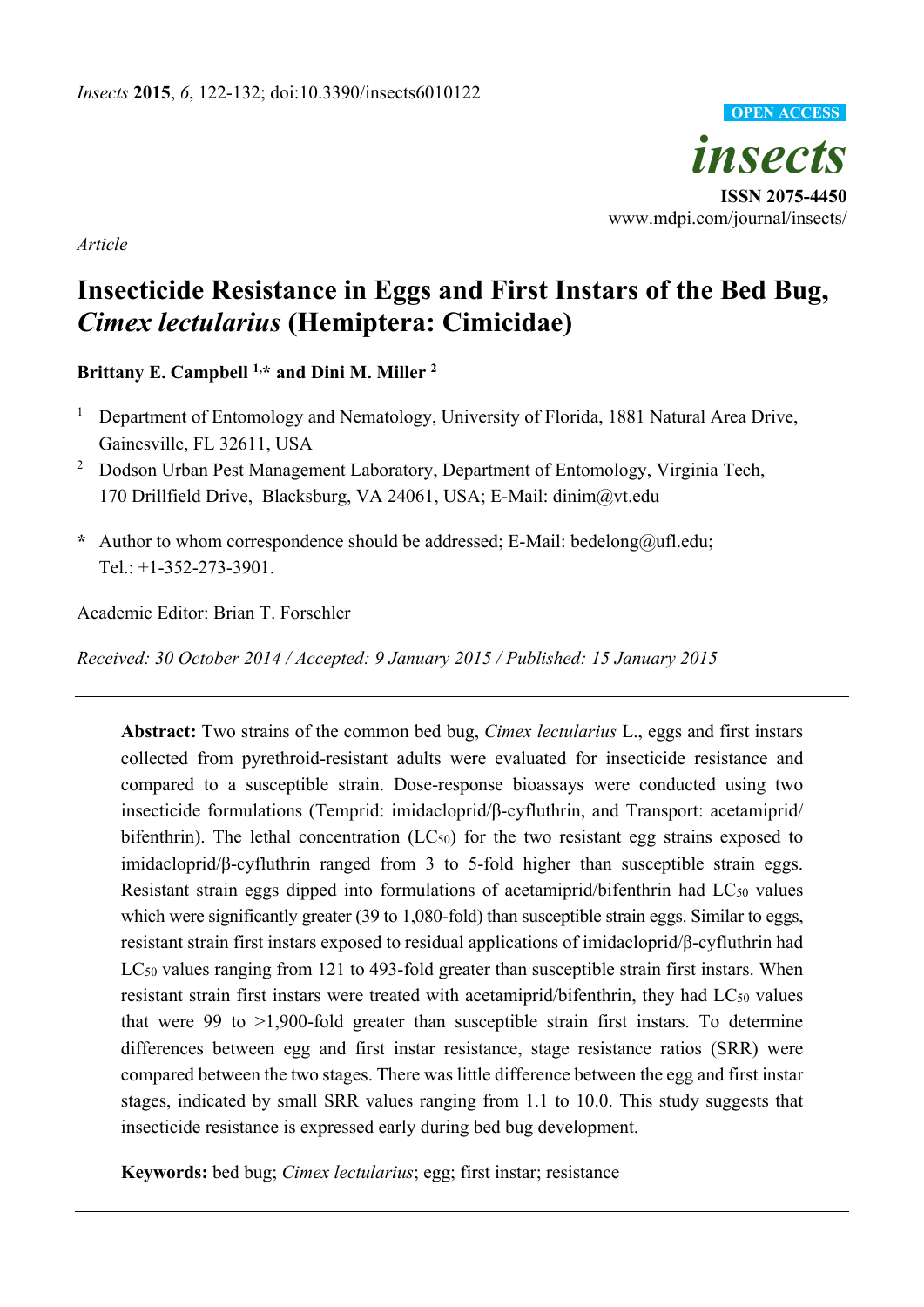# **1. Introduction**

Although studies have documented that bed bugs (*Cimex lectularius* L. and *Cimex hemipterus* F.) can carry multiple pathogenic organisms on their bodies and in their excrement, they are not known to be successful at disease transmission and the risk of disease transmission is negligible [1–3]. Subsequently, bed bugs do not have the public health status associated with other blood sucking arthropods, including mosquitoes, ticks and fleas. However, bed bug bites can result in allergic cutaneous reactions in humans with varied symptoms [4–9], and large bed bug populations require more frequent blood meals that can result in anemia in the host [10]. Aside from physiological complications brought upon by bed bug infestations, bed bugs also can cause psychological distress including depression, sleeplessness and anxiety [11,12]. Furthermore, bed bugs can be economically devastating because of the high costs associated with their control.

There are a number of factors that make bed bug infestations difficult to control. For example, bed bugs are a cryptic species and hide in household belongings (electronics, books, toys, *etc.*) that cannot be treated with conventional insecticides. Another factor making bed bugs difficult to control is their high resistance to many insecticides currently labeled for bed bug control. Bed bug insecticide resistance is a result of *kdr* mutations, enhanced enzyme detoxification activity and cuticular penetration resistance. The cost of bed bug treatments further complicate bed bug control because many people cannot afford the labor intensive treatments required to eliminate bed bug infestations. Lastly, bed bug eggs contribute to the difficulties and costs associated with bed bug treatments because of their small size and the lack of effective insecticides against them.

Most conventional insecticides labeled for bed bug control are ineffective against bed bug eggs [13]. Conventional bed bug protocols require at least three treatments applied at two week intervals to allow bed bug eggs to hatch. Consequently, pest control professionals are treating newly hatched nymphs rather than the eggs. Although bed bug eggs are difficult to control, there are few studies available that have evaluated insecticide efficacy for controlling bed bug eggs [14,15]. This is the first study to evaluate bed bug egg and first instar resistance.

Insecticide resistance in different species of insect eggs has been demonstrated where resistance was also quantified in the adult or larval stages of the same species [16,17]. Head louse eggs had higher lethal concentration ratio (LCR) values when treated with permethrin compared to head louse adults [16]. Egg mortality was much higher for a susceptible strain of *Plutella xylostella* compared to a resistant strain after treatment with the same concentrations of deltamethrin [17]. This study also evaluated mortality of the emerging larvae of *P. xylostella* treated eggs and found that mortality was lower in the resistant strain larvae compared to the susceptible strain following deltamethrin treatment [17]. Insecticide resistance between eggs and first instars has been shown to be differentially expressed in *Triatoma infestans* [18], suggesting that first instar resistance was not indicative of egg resistance.

The purpose of this study was to determine insecticide resistance in bed bug eggs and first instars. We conducted dose-response bioassays with two combination products commonly used for bed bug control, Temprid SC (imidacloprid [0.10%]/β-cyfluthrin [0.05%], Bayer CropScience, Research Triangle Park, NC, USA) and Transport GHP (acetamiprid [0.05%]/bifenthrin [0.06%]; FMC Corp., Philadelphia, PA, USA) to determine LC<sub>50</sub> values and subsequent resistance ratios of bed bug eggs from three strains. We also assessed bed bug egg mortality with a pyrethroid insecticide, Suspend SC (deltamethrin [0.06%],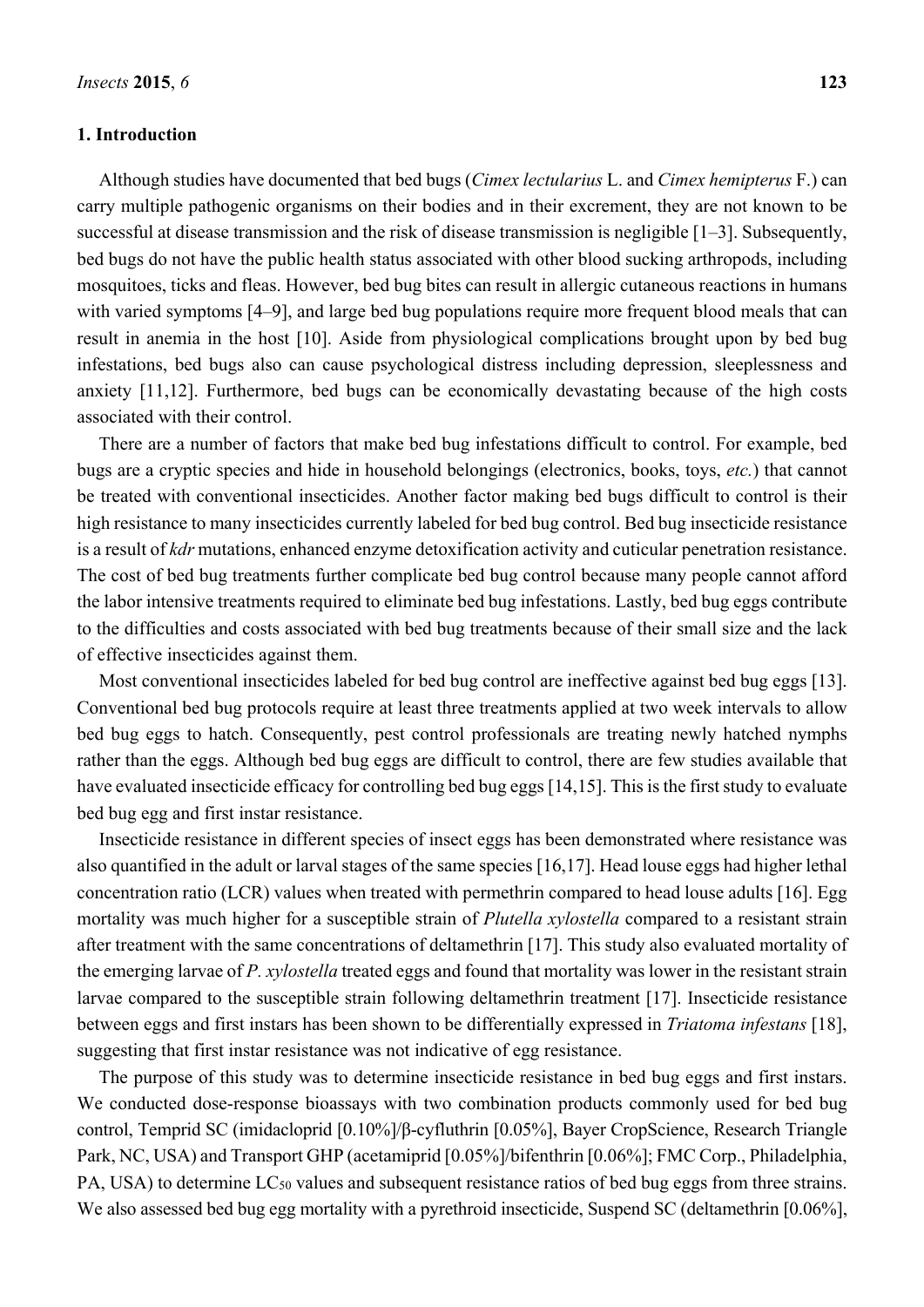Bayer CropScience, Research Triangle Park, NC, USA) which has been used for several years for bed bug control. Consequently, several studies have documented deltamethrin resistance in adult bed bugs [19–23] but not in other bed bug life stages.

## **2. Experimental Section**

#### *2.1. Experimental Insects*

Three bed bug, *Cimex lectularius*, strains were used for this study, a pyrethroid-susceptible strain (Harlan), and two pyrethroid-resistant field strains (Richmond and Epic Center). The Harlan susceptible strain was acquired from Dr. Harold Harlan (National Pest Management Association, Fairfax, VA, USA) in February 2005. The Richmond resistant strain was collected from an elderly group home located in Richmond, VA in 2008 and has been found to be highly resistant to pyrethroid insecticides [21]. The Epic Center resistant strain was collected in 2008 from an apartment complex in Cincinnati, Ohio. Epic Center adult bed bugs confined on dried deltamethrin (0.06%) residues had a resistance ratio of 392 when compared to the Harlan susceptible strain.

All bed bug strains were fed weekly with defibronated rabbit blood (Hemostat, Dixon, CA, USA) on an artificial feeding system. The bed bug strains were maintained in plastic rearing jars enclosed with mesh at one end to allow for feeding. Rearing jars contained pieces of cardboard to provide harborage and a substrate for the bed bugs to walk up and feed through the mesh. The plastic rearing jars containing all bed bug strains were stored in an environmental chamber at 27 °C, 60% RH, and a 12:12 L:D photoperiod.

Prior to the bioassay, recently fed and mated female bed bugs (30 groups of 10) were collected from all three strains and placed into plastic Petri dishes (Fisher Scientific Inc., Waltham, MA, USA; 6 cm  $\times$  5 cm) each containing a piece of filter paper (Whatman  $# 1$ ; 4.2 cm diameter) for oviposition. The females were provided a new piece of filter paper daily.

# *2.2. Epic Center Adult Resistance Assessment*

Hardboard panels (7 cm<sup>2</sup>) were sprayed to the point of runoff with deltamethrin (0.06%) at the label rate and then allowed to dry completely  $(\sim 3 \text{ h})$ . Control panels were treated to the point of runoff with tap water. Five replicates of 10 adult males were fed 7 days prior to testing and removed from rearing jars and placed inside plastic Petri dishes ( $35 \times 10$  mm) 1 day prior to testing. Once the panels were dry, the Petri dishes containing bed bugs were inverted onto the treated surface of the panel and mortality was recorded at regular timed intervals. Control mortality was corrected for using Abbott's formula:

$$
\left(\frac{\% \text{ test mortality} - \% \text{ control mortality}}{100 - \% \text{ control mortality}} \times 100\right).
$$

## *2.3. Egg Resistance Assessment*

Bed bug eggs (4–5 days old) were removed from filter papers using soft-tip forceps. Egg removal caused no visible damage to the eggs and did not result in increased mortality compared to a control group of eggs that were not removed from filter papers. The selected age range (4–5 days) was chosen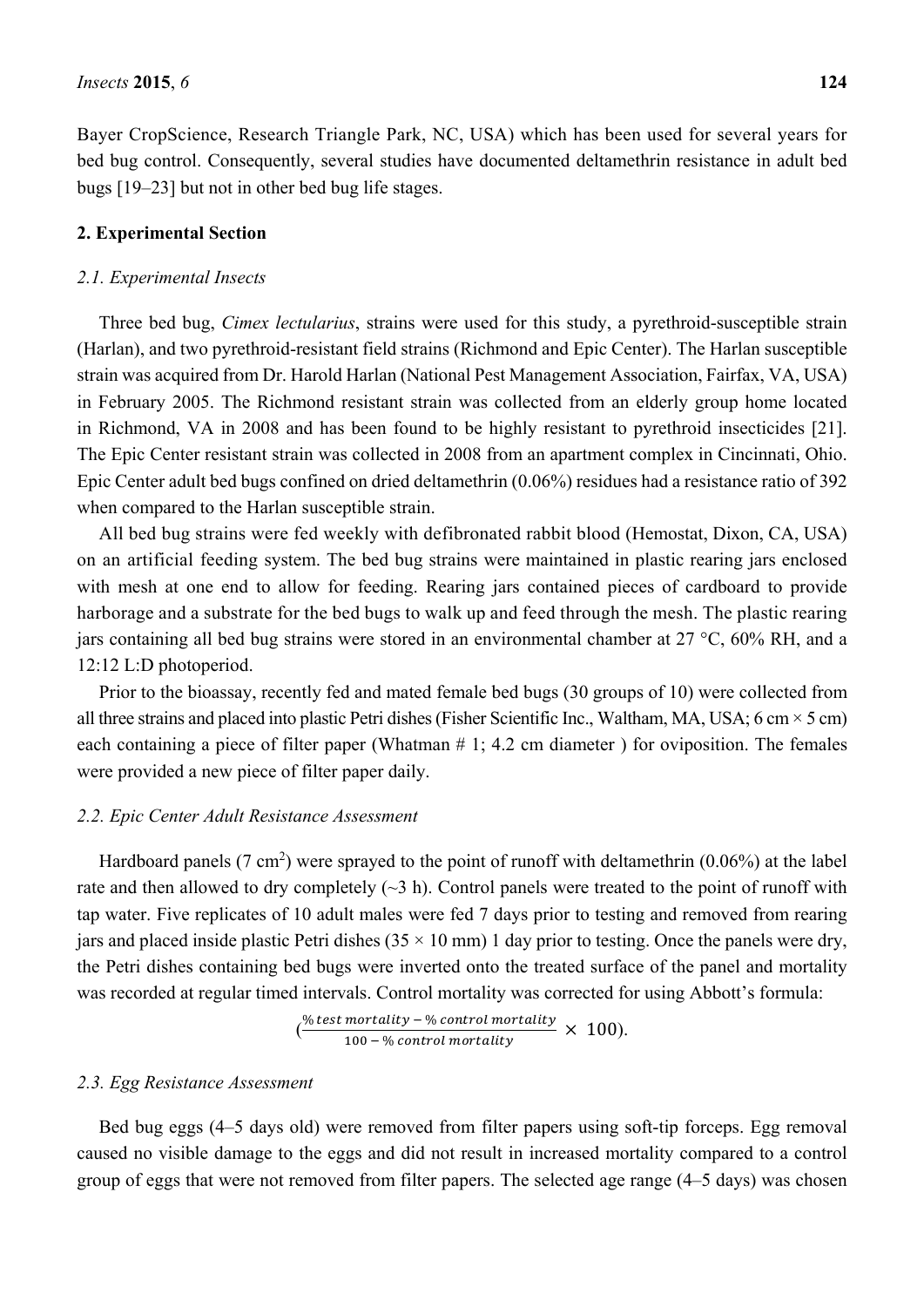for the bioassay to allow maximum embryonic development while simultaneously avoiding hatch during the test.

Three insecticides were chosen for this resistance evaluation: (1) Temprid SC; (2) Transport GHP; and (3) Suspend SC. All of these products were chosen because they are routinely used for bed bug treatments in the United States [24]. All eggs were exposed to five concentrations of each insecticide formulated with water ranging from 0.21–21 µL/mL for imidacloprid/β-cyfluthrin and 0.004–33.8 ng/mL for acetamiprid/bifenthrin. Control treatment eggs were dipped into water only and control mortality was corrected for using Abbott's formula.

Bed bug eggs (5 replications of 10) were dipped into each insecticide concentration using a centrifuge tube (Fisher Scientific Inc., 50 mL) that had been cut in half. A large hole was cut into the lid and covered with mesh. The eggs were placed onto the mesh closure of the centrifuge tube and immersed into each insecticide formulation for 5 s. The mesh, containing eggs, was then dried with a KimWipe (Kimberly-Clark Professional, Roswell, GA, USA; 11 cm  $\times$  21 cm) to remove excess insecticide. Using a paint brush, eggs were immediately removed from the mesh into a plastic Petri dish (BD Falcon, Durham, NC, USA;  $50 \times 9$  mm) containing a clean piece of filter paper. Egg hatch failure was determined by no first instar emergence and recorded 14 days post treatment.

# *2.4. First Instar Resistance Assessment*

Harlan, Richmond, and Epic Center strain bed bug eggs were allowed to hatch within plastic Petri dishes (BD Falcon,  $50 \times 9$  mm). Following hatch, unfed first instar bed bugs (7–10 days old) were collected using a paint brush. Formulations of both imidacloprid/β-cyfluthrin (Temprid SC) and acetamiprid/bifenthrin (Transport GHP) were used for this study. All three strains of first instars were placed onto dried, treated surfaces saturated with one of the five concentrations of each insecticide, ranging from 0.007–21 µL/mL imidacloprid/β-cyfluthrin and 0.004–33.8 ng/mL acetamiprid/bifenthrin. An aliquot (150  $\mu$ L) of each insecticide concentration was applied to a filter paper disc (Whatman # 1; 4.2 cm diameter) and allowed to dry completely. The 150 µL aliquot of insecticide fully covered the filter paper but did not saturate the paper to the point of runoff. The treated filter papers were then placed on top of a hardboard panel  $(7 \text{ cm}^2)$ . Control treatments received only water and control mortality was corrected for using Abbott's formula.

First instars (5 replications of 5 insects) were released on top of the treated surface and contained by inverting the bottom of a plastic Petri dish (BD Falcon,  $50 \times 9$  mm) on top of the treated filter paper. The Petri dish was smaller in diameter than the filter paper, therefore all of the first instars were continuously exposed to the treated surface. To ensure that first instars could not escape, small metal weights were placed on top of the plastic Petri dishes. Mortality was recorded after 24 h and was defined by individuals that did not move after prodding with a paint brush after 24 h.

## *2.5. Statistical Analysis*

The  $LC_{50}$  values (concentration that kills 50% of individuals) were calculated for eggs and first instars from each strain exposed to each insecticide using Probit analysis [25]. Deltamethrin LC<sub>50</sub> values were not calculated for bed bug eggs because there was little bed bug egg mortality at the highest tested concentrations. Significant differences between the three strains exposed to deltamethrin were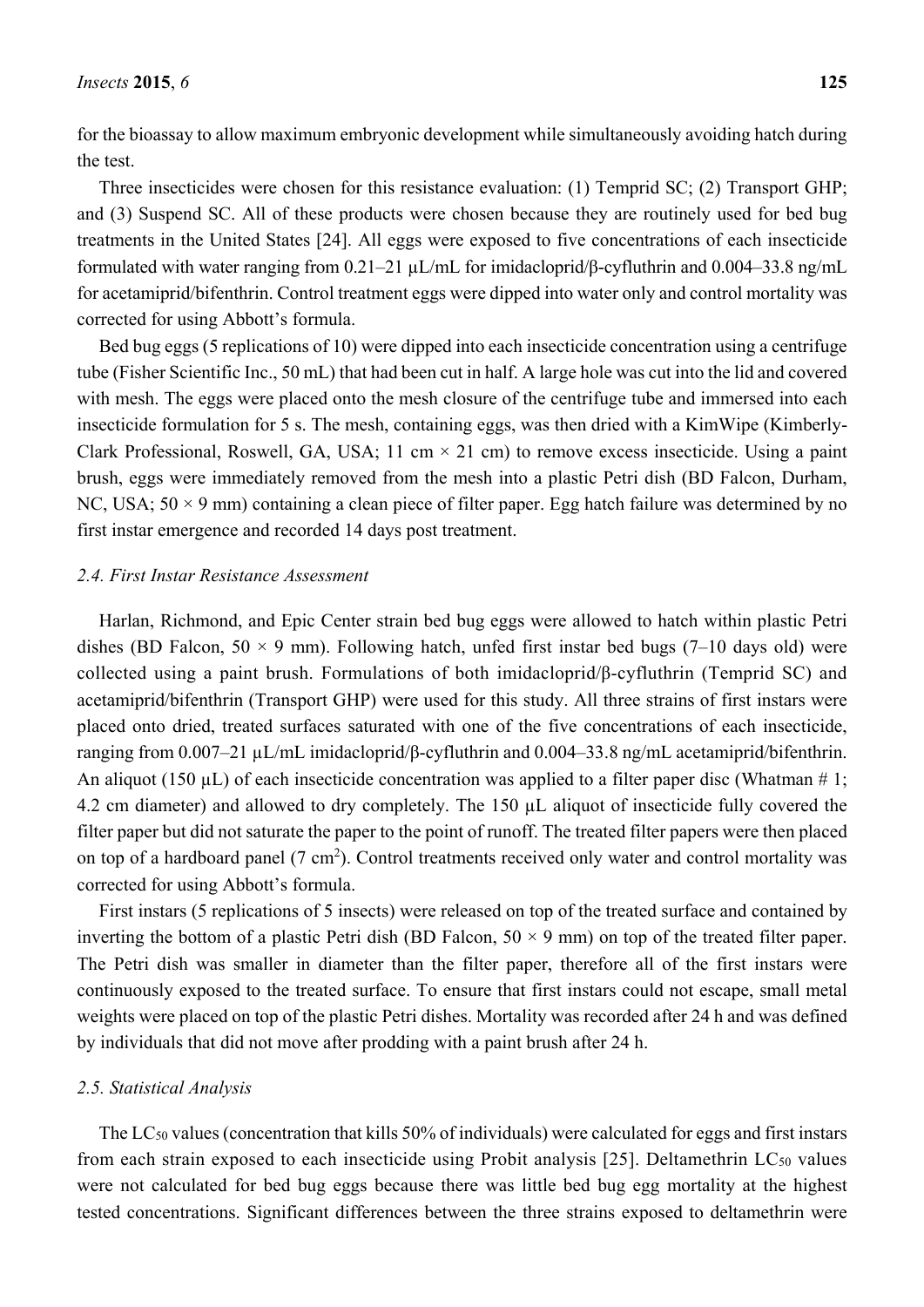determined by ANOVA and *p*-values  $\leq$  0.05 were used to indicate significance (JMP<sup>®</sup> Pro 10.0 software; SAS institute, Cary, NC, USA). Due to low bed bug egg mortality with deltamethrin (0.06%), we did not test first instars using deltamethrin.

Significant differences between LC<sub>50</sub> values of eggs and first instars from each strain exposed to each insecticide were determined by the failure of the confidence intervals  $(CI)$  to overlap. LC<sub>50</sub> values were calculated using PoloPlus [25]. Resistance ratios were calculated by dividing the LC50 value of the resistant strain by the  $LC_{50}$  for the susceptible strain for both eggs and first instars. To further evaluate differences between egg and first instar resistance, we calculated stage resistance ratios. These stage resistance ratios were determined by dividing the largest LC<sub>50</sub> value of either stage (egg or first instar) by the smallest  $LC_{50}$  value of either stage.

## **3. Results**

#### *3.1. Epic Center Strain Resistance Assessment*

Epic Center adult bed bugs were found to be less susceptible to deltamethrin (0.06%) compared to the Harlan susceptible strain, indicated by the high resistance ratio (Harlan:  $LT_{50} = 1.06$  h; 95%  $CI = 0.83 - 1.38$ , Epic Center:  $LT_{50} = 415.98$  h;  $95\%$   $CI = 352.72 - 517.43$ ; RR = 392). Previous studies have established resistance in Richmond adult bed bugs [19,21]. Therefore, this experiment was to establish that the Epic Center strain was resistant for subsequent bed bug egg and first instar evaluations.

# *3.2. Egg Resistance Assessment*

Lethal concentration values  $(LC_{50})$  could not be calculated for bed bug eggs treated with deltamethrin because we could not formulate a concentration high enough to cause ≥80% mortality that would stay in suspension. Richmond and Epic Center resistant strain eggs had significantly lower percent mortality  $(p \le 0.0001)$  when exposed to deltamethrin compared to Harlan susceptible strain eggs at all tested concentrations (Figure 1). As expected, Harlan strain susceptible eggs died at lower concentrations than the other two bed bug egg strains tested when exposed to imidacloprid/β-cyfluthrin (LC<sub>50</sub> = 0.41  $\mu$ L/mL) and acetamiprid/bifenthrin ( $LC_{50} = 0.02$  ng/mL) (Table 1). Richmond and Epic Center eggs were not highly resistant to imidacloprid/β-cyfluthrin (Richmond RR = 3.0; Epic Center RR = 5.1), although the LC<sub>50</sub> values of both strains were significantly greater than that of the Harlan strain (Table 1). However, Richmond and Epic Center eggs were much more resistant to acetamiprid/bifenthrin, indicated by relatively high resistance ratio values (Richmond RR = 39; Epic Center RR = 1,080). The Epic Center strain LC<sub>50</sub> value was significantly greater than Richmond when exposed to acetamiprid/bifenthrin, as indicated by non-overlapping confidence intervals.

#### *3.3. First Instar Resistance Assessment*

The  $LC_{50}$  values calculated for Richmond and Epic Center first instars were significantly greater than that of the Harlan strain first instars when exposed to imidacloprid/β-cyfluthrin, but were not significantly different from each other (Table 2). However, the calculated resistance ratios for Epic Center eggs was 4-fold greater than that of the Richmond strain eggs when exposed to imidacloprid/β-cyfluthrin (Table 2). The LC<sub>50</sub> value for Harlan first instars  $(0.007 \text{ ng/mL})$  was significantly lower than the other two strains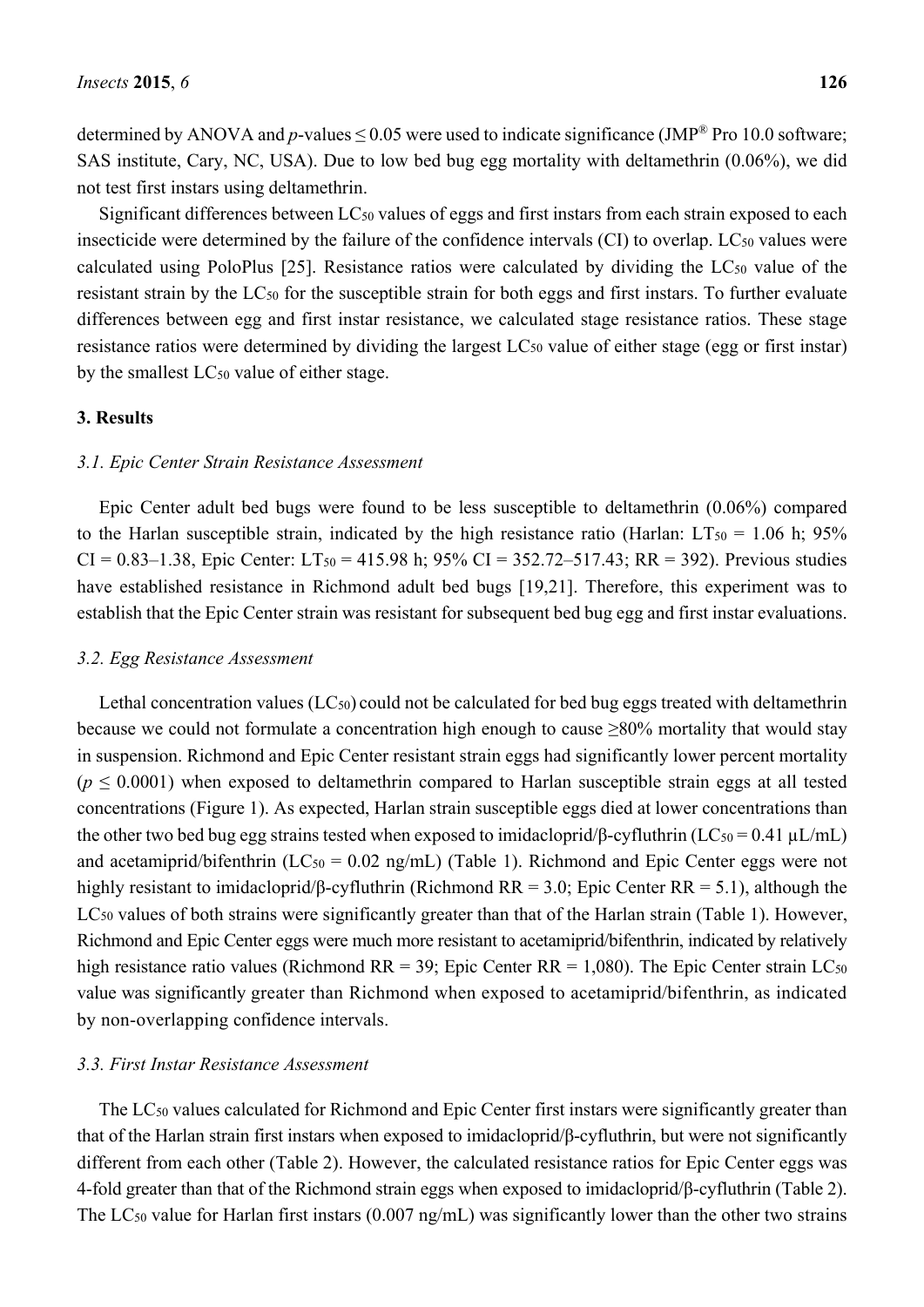when exposed to acetamiprid/bifenthrin. The LC<sub>50</sub> values were significantly different between all three strains when treated with acetamiprid bifenthrin; Harlan < Richmond < Epic Center (Table 2). The resistance ratio values calculated for Epic Center strain first instars exposed to acetamiprid/bifenthrin was 20-fold greater than that of Richmond strain eggs.



**Figure 1.** Mean ( $\pm$ SEM) bed bug egg percent mortality of a pyrethroid-susceptible strain (Harlan) and two pyrethroid-resistant strains (Richmond and Epic Center) after treatment with deltamethrin (0.06%). Five replications of 10 bed bug eggs were dipped into three concentrations of deltamethrin for a total of *n* = 50 at each tested concentration.

| <b>Strain</b> | n   | $LC_{50}$ (95% CI)                       | $Slope \pm SE$  | $X^2$ (df)  | <b>RR</b> |
|---------------|-----|------------------------------------------|-----------------|-------------|-----------|
|               |     | Imidacloprid/ $\beta$ -cyfluthrin        |                 |             |           |
| Harlan        | 250 | 0.41 µL/mL $(0.28-0.55)^{b}$             | $1.86 \pm 0.24$ | 33.42(23)   |           |
| Richmond      | 320 | 1.23 µL/mL $(0.59-2.10)^{a}$             | $1.13 \pm 0.14$ | 82.57 (30)  | 3.0       |
| Epic Center   | 400 | $2.10 \mu L/mL$ (1.05–4.59) <sup>a</sup> | $0.95 \pm 0.10$ | 149.91 (38) | 5.1       |
|               |     | Acetamiprid/bifenthrin                   |                 |             |           |
| Harlan        | 250 | 0.02 ng/mL $(0.02-0.03)$ <sup>c</sup>    | $2.33 \pm 0.25$ | 26.90(23)   |           |
| Richmond      | 310 | 0.78 ng/mL $(0.37-1.44)$ <sup>b</sup>    | $0.58 \pm 0.10$ | 29.17(29)   | 39        |
| Epic Center   | 240 | 21.6 ng/mL $(6.4-51.3)$ <sup>a</sup>     | $0.48 \pm 0.09$ | 25.71(22)   | 1080      |

**Table 1.** Comparison of bed bug egg LC<sub>50</sub> values when exposed to 5 different concentrations of imidacloprid/β-cyfluthrin and acetamiprid/bifenthrin for a pyrethroid-susceptible strain (Harlan) and two pyrethroid-resistant strains (Richmond and Epic Center).

 $LC_{50}$  values followed by different letters are significantly different determined by the failure of the confidence intervals to overlap [25].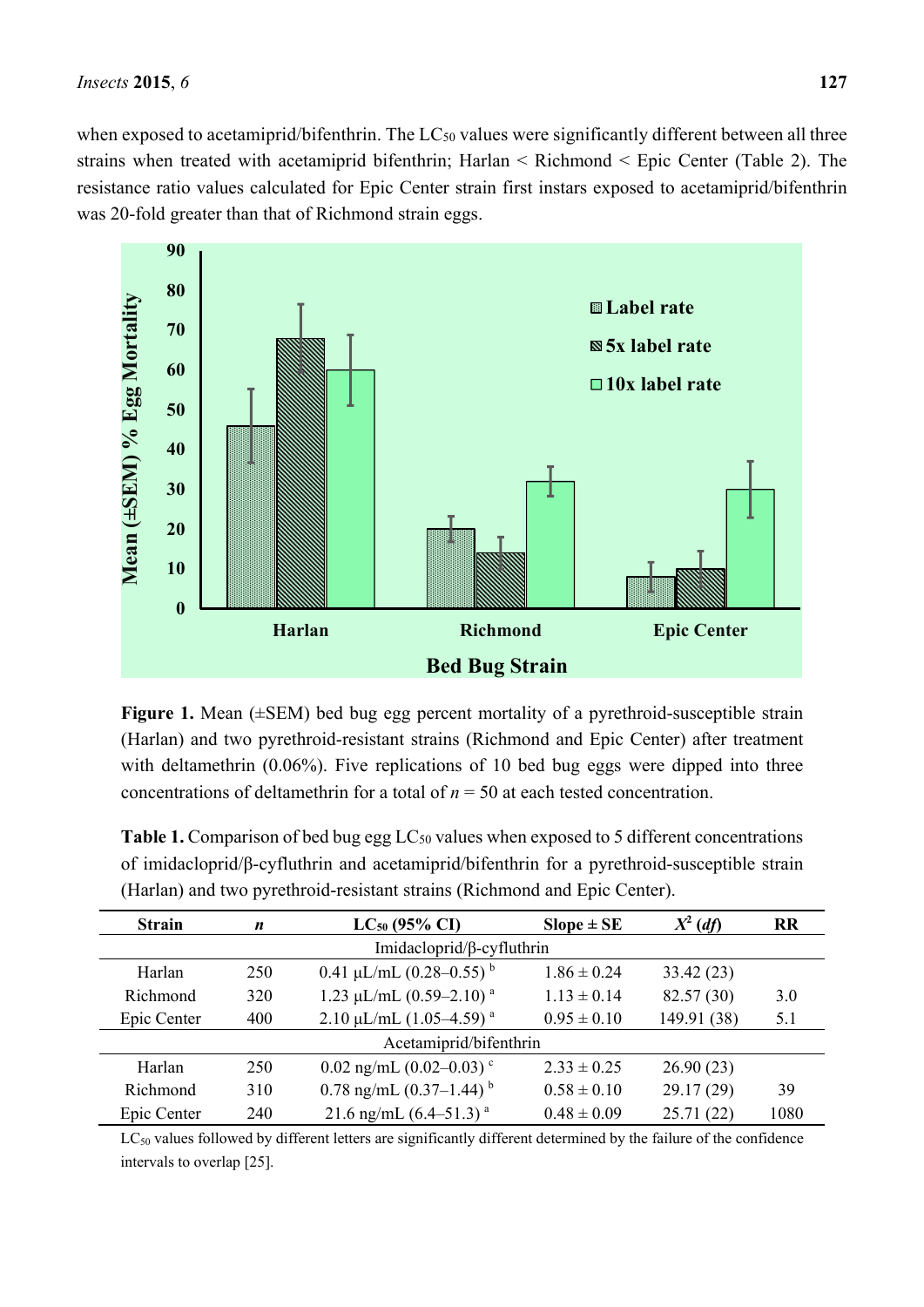| <b>Strain</b>          | n                                 | $LC_{50}$ (95% CI)                       | $Slope \pm SE$  | $X^2$ (df) | <b>RR</b> |  |  |
|------------------------|-----------------------------------|------------------------------------------|-----------------|------------|-----------|--|--|
|                        | Imidacloprid/ $\beta$ -cyfluthrin |                                          |                 |            |           |  |  |
| Harlan                 | 150                               | 0.04 $\mu$ L/mL (0.03–0.06) <sup>b</sup> | $2.16 \pm 0.34$ | 38.17(28)  |           |  |  |
| Richmond               | 195                               | 4.81 µL/mL $(1.94-10.26)$ <sup>a</sup>   | $0.66 \pm 0.12$ | 45.87 (37) | 121       |  |  |
| Epic Center            | 190                               | 19.72 µL/mL $(8.18-184.48)^a$            | $0.75 \pm 0.17$ | 45.39(36)  | 493       |  |  |
| Acetamiprid/bifenthrin |                                   |                                          |                 |            |           |  |  |
| Harlan                 | 155                               | 0.007 ng/mL $(0.005-0.008)$ °            | $3.29 \pm 0.48$ | 33.95(29)  |           |  |  |
| Richmond               | 125                               | 0.69 ng/mL $(0.21-1.43)$ <sup>b</sup>    | $0.94 \pm 0.19$ | 29.91 (23) | 99        |  |  |
| Epic Center            | 115                               | 13.6 ng/mL $(3.9-1215.8)^a$              | $0.50 \pm 0.13$ | 23.31(21)  | 1943      |  |  |

**Table 2.** Comparison of bed bug first instar LC<sub>50</sub> values when exposed to 5 different concentrations of imidacloprid/β-cyfluthrin and acetamiprid/bifenthrin for a pyrethroidsusceptible strain (Harlan) and two pyrethroid-resistant strains (Richmond and Epic Center).

 $LC_{50}$  values followed by different letters are significantly different determined by the failure of the confidence intervals to overlap (PoloPlus 2004).

# *3.4. Stage Resistance Comparisons*

Harlan eggs were slightly less susceptible than Harlan first instars (Stage resistance ratio  $|SRR| = 3.3$ ) when treated with acetamiprid/bifenthrin (Table 3). Harlan eggs were even less susceptible than first instars when treated with imidacloprid/β-cyfluthrin (SRR = 10.0). Richmond first instars were less susceptible than Richmond eggs to imidacloprid/β-cyfluthrin (SRR = 3.9). Epic Center first instars were also less susceptible to imidacloprid/β-cyfluthrin than Epic Center eggs (SRR = 9.4). There was relatively no difference between Richmond and Epic Center eggs and first instars exposed to acetamiprid/bifenthrin, indicated by a stage resistance ratio close to 1 (Table 3).

**Table 3.** Comparison of stage resistance ratios (RR) between eggs and first instars within strain (Harlan pyrethroid susceptible, Richmond pyrethroid resistant and Epic Center pyrethroid resistant). Eggs and first instars were treated with either imidacloprid/β-cyfluthrin or acetamiprid/bifenthrin.

| <b>Strain</b>                     | Stage with $> LC_{50}$ | <b>Stage RR</b> |  |  |
|-----------------------------------|------------------------|-----------------|--|--|
| Imidacloprid/ $\beta$ -cyfluthrin |                        |                 |  |  |
| Harlan                            | egg                    | 9.98            |  |  |
| Richmond                          | 1st instar             | 3.91            |  |  |
| Epic Center                       | 1st instar             | 9.4             |  |  |
|                                   | Acetamiprid/bifenthrin |                 |  |  |
| Harlan                            | egg                    | 3.28            |  |  |
| Richmond                          | egg                    | 1.13            |  |  |
| Epic Center                       | egg                    | 1.51            |  |  |

Stage resistance ratios were determined by dividing the largest LC<sub>50</sub> value of either stage (egg or 1st instar) by the smallest  $LC_{50}$  value of either stage. The stage (egg or first instar) with the greater  $LC_{50}$ value is indicated in the  $\geq LC_{50}$  value column.  $LC_{50}$  value information for both stages is presented in Tables 1 and 2.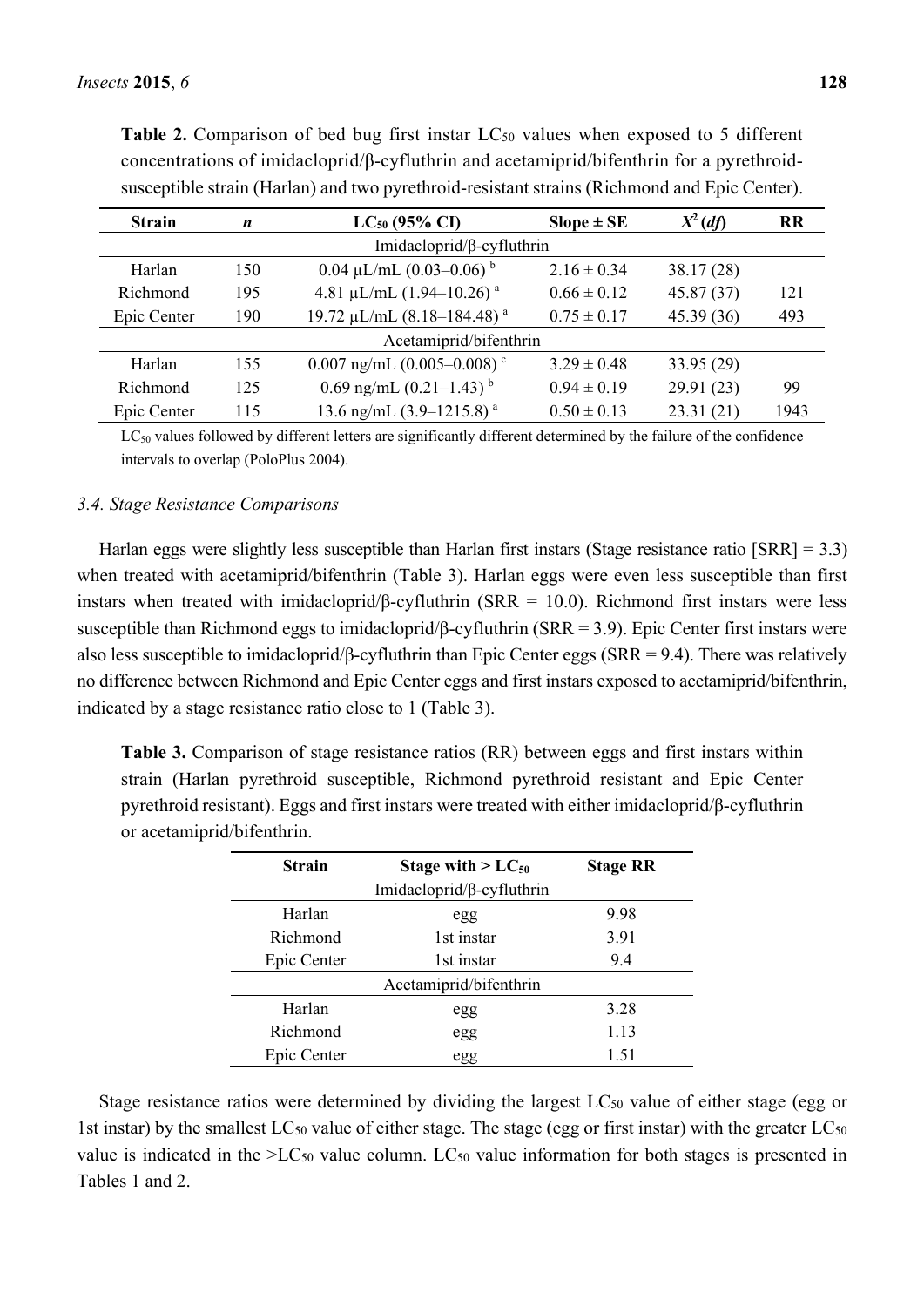## **4. Discussion**

Most research evaluating pyrethroid insecticide efficacy in bed bugs has focused on third instars and subsequent life stages [19–23]. Goddard [14] evaluated the efficacy of several insecticide products on bed bug eggs but did not evaluate egg resistance. Bed bug egg mortality could be achieved with some pressurized aerosol insecticides but the same active ingredients formulated in water lacked efficacy against bed bug eggs [14]. Surprisingly, when we tested deltamethrin at  $10\times$  the label rate against susceptible strain bed bug eggs, we did not achieve 100% mortality. The lack of efficacy of deltamethrin for Harlan susceptible eggs may be a result of the waxy components of the eggshell preventing water formulated products from permeating the eggshell. Insect eggs are known to differ in their susceptibility to insecticides compared to other stages in the insect life cycle [26]. These differences in susceptibility are attributed to the inherent properties of an insect egg, including adaptation of the eggshell for oxygen intake, the development of the nervous system and other physiological systems, and the multiple layers that comprise the eggshell. Insecticide efficacy is highly influenced by the permeability of the eggshell layers that surround the embryo [26]. Although the embryo inside of the Harlan egg may be susceptible, the insecticide still had multiple barriers to penetrate associated with the eggshell before reaching the target site, thus resulting in lower mortality in the susceptible strain than expected.

Richmond adult bed bugs are known to be resistant to pyrethroid insecticides [19,21]. We also documented resistance in adult Epic Center bed bugs. Comparisons of bed bug egg resistance ratios to adult resistance ratios would be ideal, but we could not achieve enough egg mortality at even the highest tested concentration of deltamethrin to calculate LC<sub>50</sub> values. However, eggs from both Richmond and Epic Center strains had low mortality compared to eggs from the Harlan susceptible strain when exposed to the same concentrations of deltamethrin (*p* < 0.0001), indicating that the Epic Center and Richmond eggs may be deltamethrin resistant.

New insecticide products have combined a pyrethroid insecticide with a neonicotinoid in attempts to circumvent the widespread resistance to pyrethroid products. Pest control operators in the United States surveyed in 2011 routinely used the combination pyrethroid/neonicotinoid products, Temprid and Transport, for bed bug treatments [24]. Potter *et al.* [27] compared the efficacy of Temprid and Transport to Suspend (deltamethrin; 0.06%) via direct spray and residual applications, and found that both combination products were more effective against adult bed bugs than deltamethrin.

Overall, bed bug eggs and first instars from Richmond and Epic Center strains were somewhat resistant to the imidacloprid/β-cyfluthrin combination product but were more resistant to the acetamiprid/bifenthrin combination product, with the exception of Richmond first instars. We did not determine if the observed resistance is to the neonicotinoid or the pyrethroid component because we tested combination products. In 2008, when these bed bug populations were collected in the field, pest control companies were primarily using only pyrethroid products for chemical control. Temprid SC was not even labeled for bed bug control until 2010 (bed bug label amendment 14 January 2010; EPA registration No. 432–1483). Although FMC registered Transport GHP in 2008, it is unlikely that Richmond and Epic Center bed bug populations had been exposed to Transport GHP.

Resistance has been previously documented to both combination products we tested, imidacloprid/ β-cyfluthrin and acetamiprid/bifenthrin, in adult bed bug populations [28]. Furthermore, insecticide resistance has been documented to be highly variable between different bed bug populations [20,28].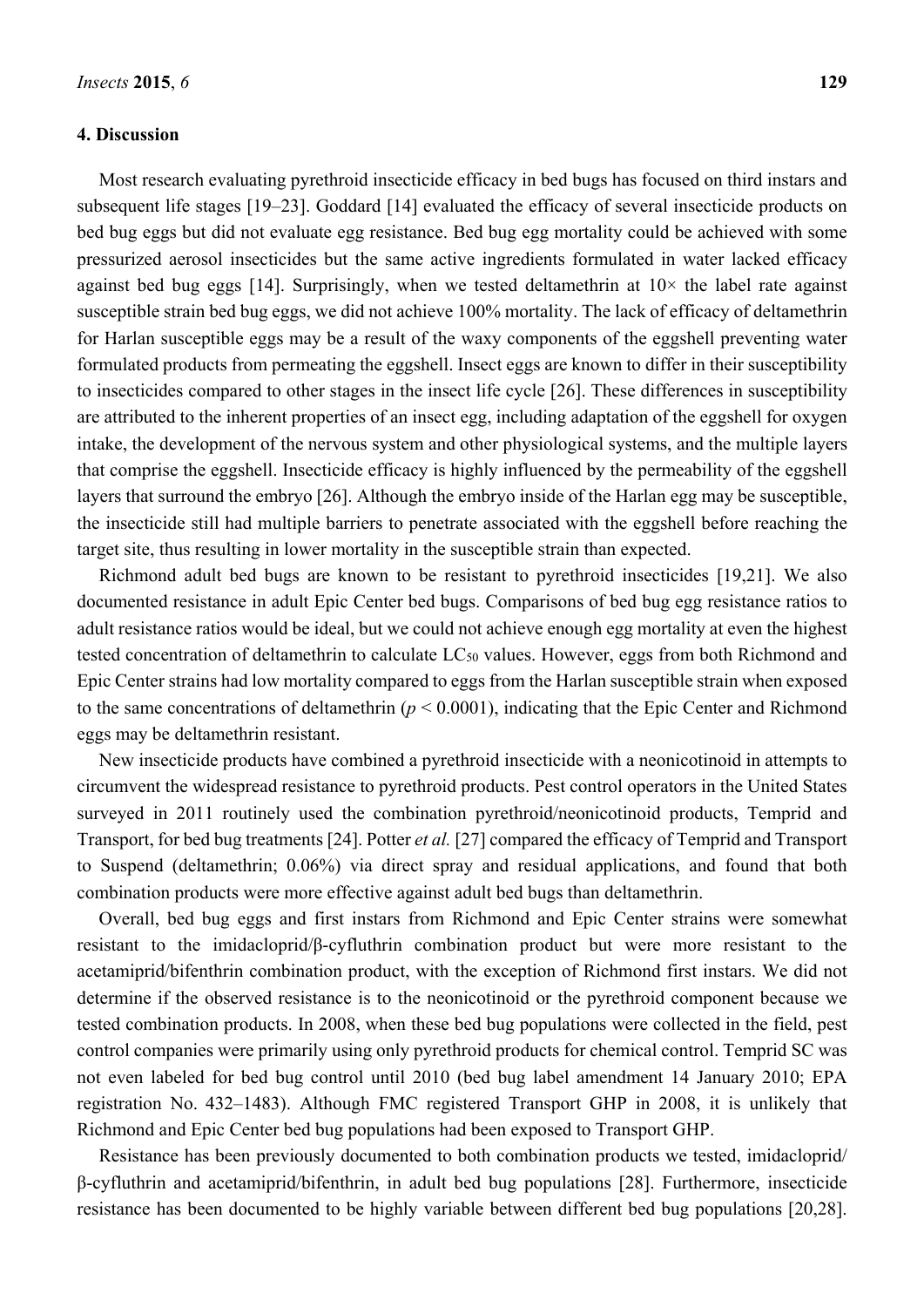The bed bug populations we tested varied in their levels of susceptibility. The Richmond and Epic Center strains we tested were collected from different geographic locations within the United States. Therefore, differences between resistance in Richmond and Epic Center eggs could be a result of previous insecticide exposure and selection pressure.

Interestingly, comparisons of stage resistance ratios indicated that there was little difference in resistance between eggs and first instars. The eggshell may provide some protection from insecticides but is not the likely determinant factor in egg resistance. The observed resistance in the first instars further establishes that the eggshell is not the only determinant factor in resistance but the embryo (which will be the emerging first instar) already has developed resistance at an early age of bed bug development.

# **5. Conclusions**

Overall, this research suggests that resistance is expressed early in the bed bug life cycle and that first instars are similarly resistant to insecticides as bed bug eggs. The eggshell is probably providing a barrier for insecticide penetration, but the embryo inside of the egg may also have similar resistance mechanisms as documented in adult bed bugs. The insecticide must first penetrate the eggshell, possibly through the respiratory structures (aeropyles), or through openings that allow fertilization of the egg (micropyles), or it must penetrate the multiple chorionic layers of the eggshell. Once the insecticide penetrates the eggshell, it must still overcome resistance mechanisms of the embryo before reaching the target site. Early development of insecticide resistance in the bed bug life cycle should be considered when developing management strategies for bed bug control.

#### **Acknowledgments**

We thank Molly Stedfast for dilution and pesticide formulation assistance. We also thank Troy Anderson for probit analysis guidance and Zachary Adelman for assistance with experimental design. Lastly, we thank Don Mullins, Roberto Pereira and Phil Koehler for their editorial comments and suggestions. This research was partly supported by an Entomological Foundation award and by Virginia Pest Management Association scholarship funds.

# **Author Contributions**

Brittany E. Campbell contributed to writing and preparing the manuscript, as well as experimental design, statistical analyses and conducting all laboratory bioassays. Dini M. Miller contributed to writing and editing the manuscript and experimental design of bioassays.

#### **Conflicts of Interest**

The authors declare no conflict of interest.

# **References**

1. Delaunay, P.; Blanc, V.; del Giudice, P.; Levy-Bencheton, A.; Chosidow, O.; Marty, P.; Brouqui, P. Bedbugs and infectious diseases. *Clin. Infect. Dis.* **2011**, *52*, 200–210.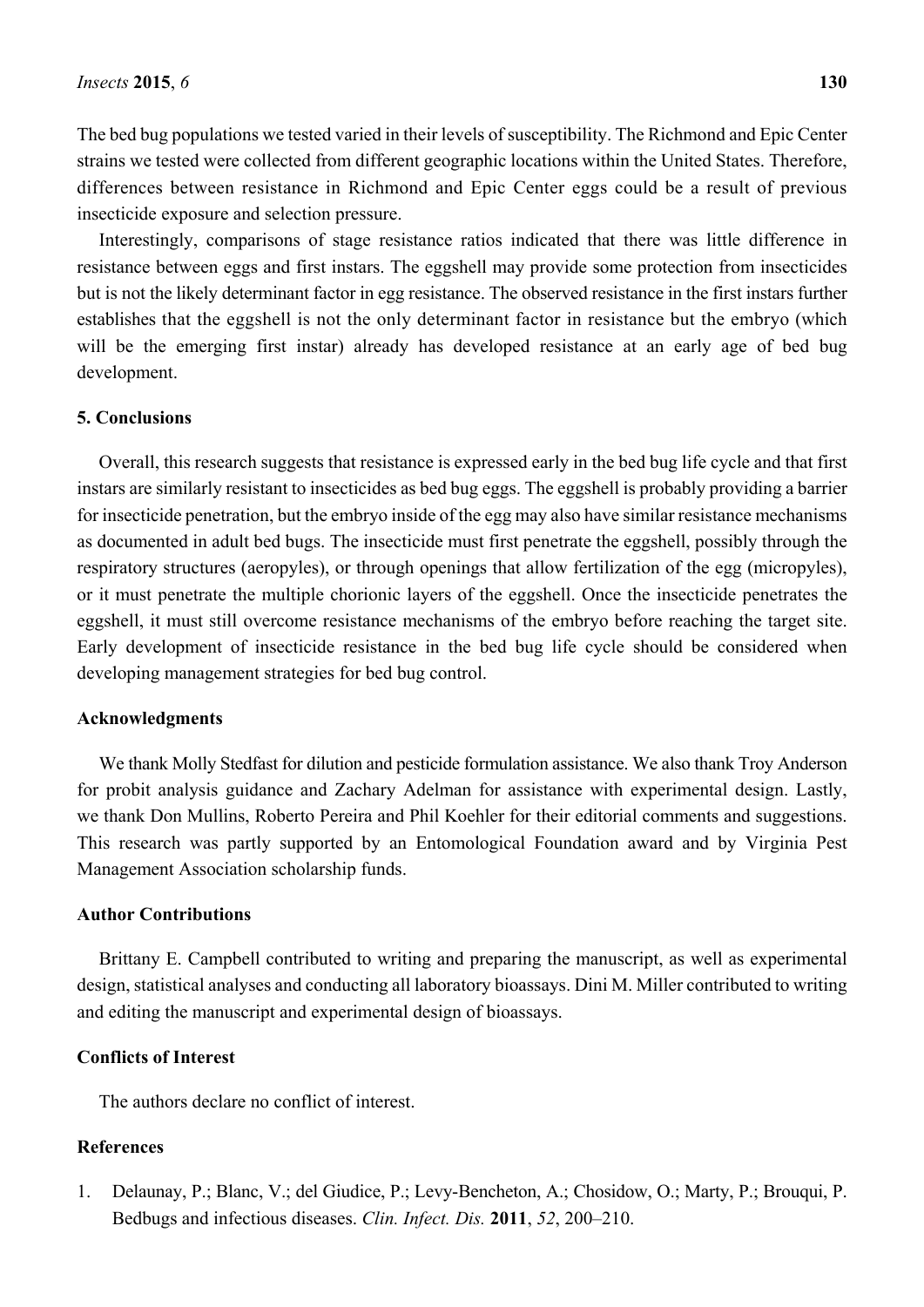- 3. Sabou, M.; Imperiale, D.G.; Andrès, E.; Abou-Bacar, A.; Foeglé, J.; Lavigne, T.; Candolfi, E. Bed bugs reproductive life cycle in the clothes of a patient suffering from Alzheimer's disease results in iron deficiency anemia. *Parasite* **2013**, *20*, doi:10.1051/parasite/2013018.
- 4. Reinhardt, K.; Kempke, D.; Naylor, R.A.; Siva-Jothy, M.T. Sensitivity to bites by the bedbug, *Cimex lectularius*. *Med. Vet. Entomol.* **2009**, *23*, 163–166.
- 5. Leverkus, M.; Jochim, R.C.; Schäd, S.; Bröcker, E.B.; Andersen, J.F.; Valenzuela, J.G.; Trautmann, A. Bullous allergic hypersensitivity to bed bug bites mediated by IgE against salivary nitrophorin. *J. Investig. Dermatol*. **2006**, *126*, 91–96.
- 6. Fletcher, C.L.; Ardern-Jones, M.R.; Hay, R.J. Widespread bullous eruption due to multiple bed bug bites. *Clin. Exp. Dermatol.* **2002**, *27*, 74–75.
- 7. Goddard, J.; de Shazo, R. Multiple feeding by the common bed bug, *Cimex lectularis*, without sensitization. *Midsouth Entomol.* **2009**, *2*, 90–92.
- 8. Churchill, T.P. Urticaria due to bedbug bites. *J. Am. Med. Assoc.* **1930**, *95*, doi:10.1001/ jama.1930.27210260001007b.
- 9. Goddard, J.; Edwards, K.T.; de Shazo, R.D. Observations on development of cutaneous lesions from bites by the common bed bug, *Cimex lectularius* L. *Midsouth Entomol.* **2011**, *4*, 49–52.
- 10. Pritchard, M.J.; Hwang, S.W. Severe anemia from bedbugs. *Can. Med. Assoc. J.* **2009**, *181*, 287–288.
- 11. Goddard, J.; de Shazo, R. Psychological effects of bed bug attacks (*Cimex lectularius* L.). *Am. J. Med.* **2012**, *125*, 101–103.
- 12. Susser, S.R.; Perron, S.; Fournier, M.; Jacques, L.; Denis, G.; Tessier, F.; Roberge, P. Mental health effects from urban bed bug infestation (*Cimex lectularius* L.): A cross-sectional study. *Br. Med. J. Open* **2012**, doi:10.1136/bmjopen-2012-000838.
- 13. Pinto, L.J.; Cooper, R.; Kraft, S.K. *Bed Bug Handbook: The Complete Guide to Bed Bugs and Their Control*; Pinto & Associates, Inc.: Mechanicsville, MD, USA, 2007.
- 14. Goddard, J. Laboratory assays of various insecticides against bed bugs (Hemiptera: Cimicidae) and their eggs. *J. Entomol. Sci*. **2013**, *48*, 65–69.
- 15. Callaway, S.; Musgrave, A.J. Laboratory tests with liquid insecticides on the eggs of the bed-bug, *Cimex lectularius* L. *Ann. Appl. Biol*. **1940**, *27*, 252–261.
- 16. Cueto, G.M.; Zerba, E.N.; Picollo, M.I. Evidence of pyrethroid resistance in eggs of *Pediculus humanus capitis* (Phthiraptera: Pediculidae) from Argentina. *J. Med. Entomol.* **2008**, *45*, 693–697.
- 17. Ho, S.H.; Goh, P.M. Deltamethrin as a potential ovicidal pyrethroid against *Plutella xylostella* L. *Toxicol. Lett.* **1984**, *22*, 161–164.
- 18. Toloza, A.C.; Germano, M.; Cueto, G.M.; Vassena, C.; Zerba, E.; Picollo, M.I. Differential patterns of insecticide resistance in eggs and first instars of *Triatoma infestans* (Hemiptera: Reduviidae) from Argentina and Bolivia. *J. Med. Entomol*. **2008**, *45*, 421–426.
- 19. Moore, D.J.; Miller, D.M. Laboratory evaluations of insecticide product efficacy for control of *Cimex lectularius*. *J. Econ. Entomol.* **2006**, *99*, 2080–2086.
- 20. Romero, A.; Potter, M.F.; Potter, D.A.; Haynes, K.F. Insecticide resistance in the bed bug: A factor in the pest's sudden resurgence? *J. Med. Entomol.* **2007**, *44*, 175–178.